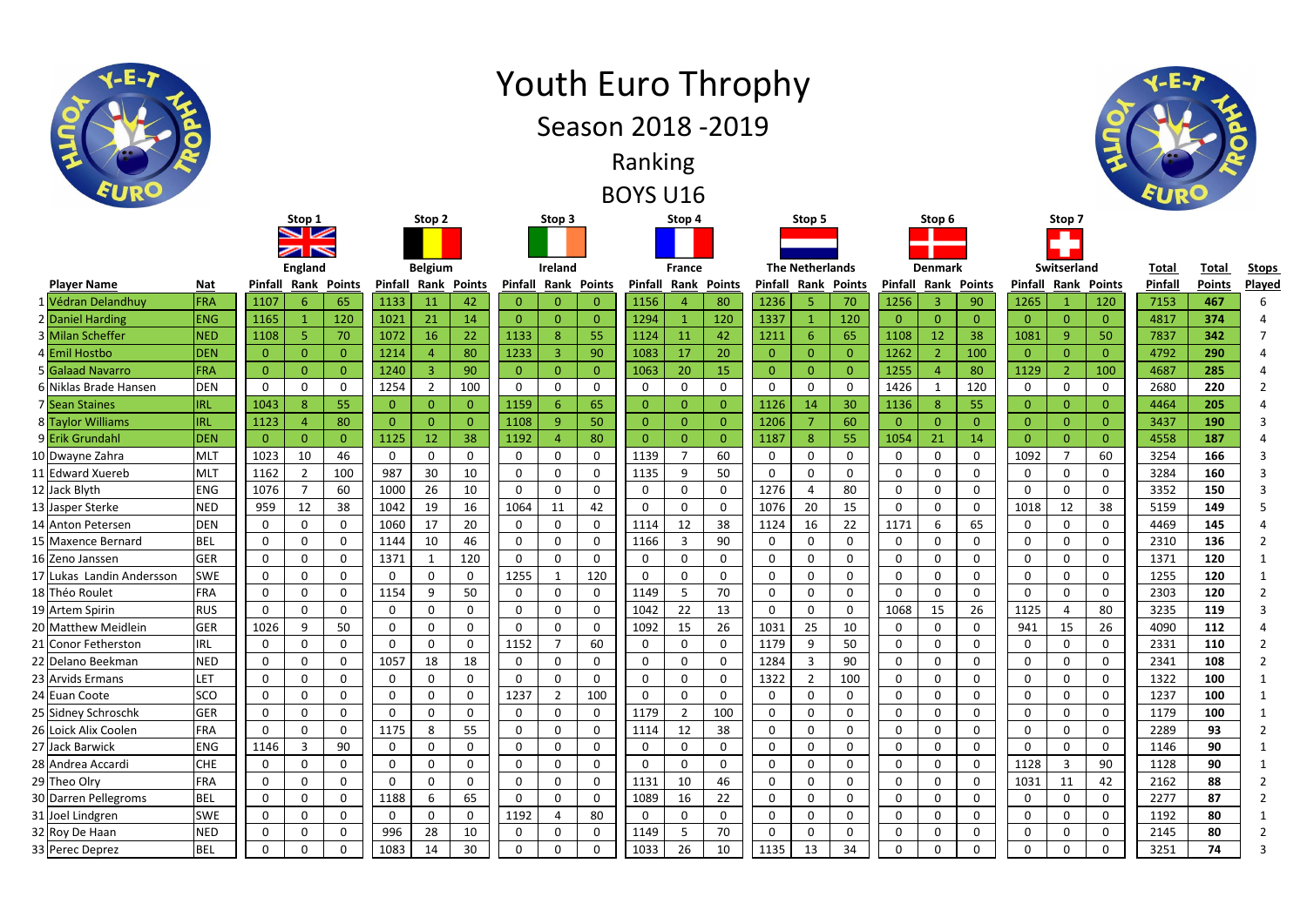| 34 Niels Meilink                      | <b>NED</b>               | 0                | $\mathbf 0$                | 0                           | 974      | 32                | 10                   | 0                          | 0                 | $\mathbf 0$                | 0                          | $\mathbf 0$                | $\mathbf{0}$ | 1105         | 18                | 18                | 1113                | 10             | 46                | 0            |                             | 0                           | 3192         | 74       |                |
|---------------------------------------|--------------------------|------------------|----------------------------|-----------------------------|----------|-------------------|----------------------|----------------------------|-------------------|----------------------------|----------------------------|----------------------------|--------------|--------------|-------------------|-------------------|---------------------|----------------|-------------------|--------------|-----------------------------|-----------------------------|--------------|----------|----------------|
| 35 Nicolas Carter                     | <b>DEN</b>               | 0                | $\mathbf 0$                | 0                           | $\Omega$ | $\mathbf 0$       | $\mathbf 0$          | $\mathbf 0$                | 0                 | $\mathbf 0$                | $\mathbf 0$                | $\mathbf 0$                | 0            | 0            | $\Omega$          | 0                 | 1231                | 5              | 70                | 0            |                             | 0                           | 1231         | 70       |                |
| 36 Kenneth Ramos                      | <b>NED</b>               | 0                | $\mathbf 0$                | $\mathbf 0$                 | 1209     | 5                 | 70                   | $\mathbf 0$                | 0                 | 0                          | $\mathbf 0$                | $\mathbf 0$                | 0            | 0            | 0                 | 0                 | $\mathbf 0$         | 0              | $\mathbf 0$       | 0            | $\Omega$                    | 0                           | 1209         | 70       |                |
| 37 Aaron Doujak                       | <b>CHE</b>               | 0                | $\mathbf 0$                | 0                           | 0        | $\mathbf 0$       | $\mathbf 0$          | $\mathbf 0$                | 0                 | 0                          | $\mathbf 0$                | $\mathbf 0$                | 0            | 0            | 0                 | 0                 | $\mathbf 0$         | $\Omega$       | $\mathbf 0$       | 1105         | 5                           | 70                          | 1105         | 70       |                |
| 38 Jakob Hansen                       | <b>DEN</b>               | 0                | $\mathbf 0$                | $\Omega$                    | 992      | 29                | 10                   | 1070                       | 10                | 46                         | 0                          | $\mathbf 0$                | $\mathbf{0}$ | 0            | $\mathbf 0$       | $\mathbf{0}$      | 994                 | 24             | 11                | 0            | $\Omega$                    | $\mathbf{0}$                | 3056         | 67       |                |
| 39 Kasim Arnaut                       | <b>CHE</b>               | 0                | $\mathbf 0$                | 0                           | $\Omega$ | $\Omega$          | $\mathbf 0$          | $\mathbf 0$                | $\mathbf{0}$      | $\mathbf 0$                | 0                          | $\mathbf 0$                | 0            | 0            | $\Omega$          | 0                 | $\mathbf 0$         | $\mathbf{0}$   | $\mathbf 0$       | 1098         | 6                           | 65                          | 1098         | 65       |                |
| 40 Niclas Rasmussen                   | <b>DEN</b>               | 0                | $\boldsymbol{0}$           | 0                           | 1073     | 15                | 26                   | $\mathbf 0$                | 0                 | $\mathbf 0$                | 1114                       | 12                         | 38           | 0            | $\mathbf 0$       | 0                 | $\mathbf 0$         | $\mathbf{0}$   | $\mathbf 0$       | 0            |                             | $\mathbf{0}$                | 2187         | 64       |                |
| 41 Thomas Janssens                    | <b>GER</b>               | 0                | $\mathbf 0$                | $\mathbf 0$                 | 1177     | $\overline{7}$    | 60                   | $\mathbf 0$                | 0                 | $\mathbf 0$                | 0                          | $\mathbf 0$                | 0            | 0            | $\mathbf 0$       | 0                 | $\mathbf 0$         | $\mathbf{0}$   | $\mathbf 0$       | 0            | $\Omega$                    | 0                           | 1177         | 60       |                |
| 42 Oliver Nyrup Malm                  | <b>DEN</b>               | 0                | $\mathbf 0$                | $\mathbf 0$                 | 0        | $\mathbf 0$       | $\mathbf 0$          | $\mathbf 0$                | 0                 | $\mathbf 0$                | 0                          | 0                          | 0            | 0            | 0                 | 0                 | 1158                |                | 60                | 0            | $\mathbf 0$                 | 0                           | 1158         | 60       |                |
| 43 Hugo Nilsson                       | <b>SWE</b>               | 0                | $\mathbf 0$                | $\Omega$                    | 1020     | 22                | 13                   | 0                          | 0                 | 0                          | 1040                       | 23                         | 12           | 0            | $\mathbf 0$       | 0                 | 1093                | 13             | 34                | 0            | $\Omega$                    | 0                           | 3153         | 59       |                |
| 44 Emil Nilsson                       | <b>SWE</b>               | 0                | $\mathbf 0$                | 0                           | $\Omega$ | $\Omega$          | $\mathbf 0$          | $\mathbf 0$                | 0                 | $\mathbf 0$                | 0                          | $\mathbf 0$                | 0            | 1143         | 12                | 38                | 1063                | 17             | 20                | 0            | $\Omega$                    | 0                           | 2206         | 58       |                |
| 45 Smit Kakadia                       | <b>BEL</b>               | $\mathbf 0$      | $\mathbf 0$                | 0                           | 1006     | 25                | 10                   | $\mathbf 0$                | 0                 | $\mathbf 0$                | 0                          | $\mathbf 0$                | 0            | 1176         | 10                | 46                | $\mathbf 0$         | 0              | $\mathbf 0$       | 0            |                             | 0                           | 2182         | 56       |                |
| 46 Mathéo Soret                       | FRA                      | 0                | $\mathbf 0$                | $\mathbf 0$                 | 0        | $\mathbf 0$       | $\mathbf 0$          | $\mathbf 0$                | 0                 | 0                          | 1136                       | 8                          | 55           | 0            | 0                 | 0                 | $\mathbf 0$         | 0              | $\mathbf 0$       | 0            | $\Omega$                    | 0                           | 1136         | 55       |                |
| 47 Christophe Traub                   | <b>CHE</b>               | 0                | $\mathbf 0$                | 0                           | 0        | $\mathbf{0}$      | 0                    | $\mathbf 0$                | 0                 | 0                          | 0                          | 0                          | 0            | 0            | $\mathbf 0$       | 0                 | $\mathbf 0$         | $\Omega$       | $\mathbf 0$       | 1083         | 8                           | 55                          | 1083         | 55       |                |
| 48 Mathias Voetmann                   | <b>DEN</b>               | 0                | $\mathbf 0$                | $\mathbf 0$                 | $\Omega$ | $\Omega$          | $\mathbf 0$          | $\mathbf 0$                | <sup>0</sup>      | 0                          | $\mathbf 0$                | $\mathbf 0$                | 0            | $\mathbf{0}$ | $\mathbf 0$       | $\Omega$          | 1124                | 9              | 50                | 0            | $\Omega$                    | $\mathbf{0}$                | 1124         | 50       |                |
| 49 Jeremy Van vliet                   | <b>NED</b>               | 0                | $\boldsymbol{0}$           | 0                           | 0        | $\mathbf 0$       | $\overline{0}$       | 1033                       | 12                | 38                         | 0                          | $\boldsymbol{0}$           | 0            | 1050         | 23                | 12                | $\mathbf 0$         | $\mathbf{0}$   | $\mathbf 0$       | $\mathbf 0$  | $\Omega$                    | 0                           | 2083         | 50       |                |
| 50 Killian Ecoffey                    | <b>CHE</b>               | $\mathbf 0$      | $\mathbf 0$                | 0                           |          | $\Omega$          | $\mathbf 0$          | 0                          | 0                 | 0                          | 0                          | $\mathbf 0$                | 0            | 0            | $\Omega$          | 0                 | $\mathbf 0$         | $\Omega$       | $\mathbf 0$       | 1033         | 10                          | 46                          | 1033         | 46       |                |
| 51 Nick Schokker                      | <b>NED</b>               | 0                | $\mathbf 0$                | $\mathbf 0$                 | 0        | $\mathbf 0$       | $\mathbf 0$          | $\mathbf 0$                | $\Omega$          | $\mathbf 0$                | 0                          | $\mathbf 0$                | 0            | 1173         | 11                | 42                | $\mathbf 0$         | $\mathbf 0$    | $\mathbf 0$       | 0            | $\mathbf 0$                 | 0                           | 1173         | 42       |                |
| 52 Jannik Reiche Madsen               | <b>DEN</b>               | 0                | $\mathbf 0$                | 0                           | 0        | $\mathbf{0}$      | 0                    | $\mathbf 0$                | 0                 | 0                          | 0                          | $\mathbf 0$                | 0            | 0            | $\mathbf 0$       | 0                 | 1109                | 11             | 42                | 0            | 0                           | 0                           | 1109         | 42       |                |
| 53 George Jagger                      | <b>ENG</b>               | 971              | 11                         | 42                          | 0        | $\Omega$          | $\mathbf 0$          | $\mathbf 0$                | 0                 | $\mathbf 0$                | 0                          | $\mathbf 0$                | 0            |              | $\Omega$          | 0                 | $\mathbf 0$         | $\Omega$       | $\mathbf 0$       | 0            |                             | 0                           | 971          | 42       |                |
| 54 Simon Johansson                    | <b>SWE</b>               | $\mathbf 0$      | $\mathbf 0$                | $\mathbf 0$                 | 0        | $\Omega$          | $\mathbf 0$          | $\Omega$                   | $\Omega$          | $\mathbf 0$                | $\mathbf 0$                | $\mathbf 0$                | 0            | 1010         | 27                | 10                | 1074                | 14             | 30                | $\mathbf{0}$ | $\Omega$                    | $\mathbf 0$                 | 2084         | 40       |                |
| 55 Andrew Grant                       | <b>IRL</b>               | 0                | $\mathbf 0$                | $\mathbf 0$                 | 0        | $\Omega$          | $\mathbf 0$          | 948                        | 16                | 22                         | 0                          | $\mathbf 0$                | $\mathbf{0}$ | 0            | $\mathbf 0$       | $\mathbf 0$       | 1058                | 19             | 16                | 0            | $\Omega$                    | $\mathbf{0}$                | 2006         | 38       |                |
| 56 Vincent Vanderbiesen               | <b>BEL</b>               | $\mathbf 0$      | $\mathbf 0$                | $\mathbf 0$                 | 1034     | 20                | 15                   | $\mathbf 0$                | $\Omega$          | 0                          | 0                          | $\mathbf 0$                | 0            | 1116         | 17                | 20                | $\mathbf 0$         | $\mathbf{0}$   | $\mathbf 0$       | 0            | $\Omega$                    | $\mathbf 0$                 | 2150         | 35       |                |
| 57 Vince Van Der Loo                  | <b>NED</b>               | 0                | $\mathbf 0$                | $\mathbf 0$                 | 1102     | 13                | 34                   | $\mathbf 0$                | 0                 | 0                          | 0                          | $\mathbf 0$                | 0            | 0            | $\mathbf 0$       | 0                 | $\mathbf 0$         | $\mathbf{0}$   | $\mathbf 0$       | 0            | $\Omega$                    | 0                           | 1102         | 34       |                |
| 58 Johnyll Signer                     | <b>CHE</b>               | 0                | $\mathbf 0$                | 0                           | 0        | $\mathbf 0$       | $\mathbf 0$          | $\mathbf 0$                | 0                 | $\mathbf 0$                | 0                          | $\mathbf 0$                | 0            | 0            | 0                 | 0                 | $\mathbf 0$         | $\mathbf{0}$   | $\mathbf 0$       | 1011         | 13                          | 34                          | 1011         | 34       |                |
| 59 Jamie Johnston                     | <b>SCO</b>               | 0                | $\mathbf 0$                | 0                           | 0        | $\mathbf{0}$      | $\mathbf 0$          | 991                        | 13                | 34                         | 0                          | $\mathbf 0$                | 0            | 0            | $\mathbf 0$       | 0                 | $\mathbf 0$         | $\Omega$       | $\mathbf 0$       | 0            | $\Omega$                    | 0                           | 991          | 34       |                |
| 60 Ryan Smith                         | <b>ENG</b>               | 915              | 13                         | 34                          | 0        | $\mathbf{0}$      | $\mathbf 0$          | $\mathbf 0$                | 0                 | 0                          | 0                          | $\mathbf 0$                | 0            | 0            | $\Omega$          | 0                 | $\mathbf 0$         | $\Omega$       | $\mathbf 0$       | 0            | 0                           | 0                           | 915          | 34       |                |
| 61 Djowy Hoekstra                     | <b>NED</b>               | 0                | $\boldsymbol{0}$           | 0                           | 977      | 31                | 10                   | $\mathbf 0$                | 0                 | $\mathbf 0$                | 920                        | 31                         | 10           | 1055         | 22                | 13                | $\mathbf 0$         | 0              | $\mathbf 0$       | 0            | $\Omega$                    | 0                           | 2952         | 33       |                |
| 62 Simon Norrman                      | <b>SWE</b>               | 0                | $\mathbf 0$                | 0                           | 0        | $\mathbf 0$       | $\mathbf 0$          | $\mathbf 0$                | 0                 | 0                          | 0                          | $\mathbf 0$                | 0            | 1126         | 14                | 30                | $\mathbf 0$         | $\Omega$       | $\mathbf 0$       | 0            | 0                           | 0                           | 1126         | 30       |                |
| 63 Marc Shields                       | <b>SCO</b>               | 0                | $\mathbf 0$                | 0                           | 0        | 0                 | $\mathbf 0$          | 982                        | 14                | 30                         | $\mathbf 0$                | $\mathbf 0$                | 0            | 0            | $\boldsymbol{0}$  | 0                 | $\mathbf 0$         | 0              | $\mathbf 0$       | 0            | 0                           | 0                           | 982          | 30       | -1             |
| 64 Micha Rusterholz                   | <b>CHE</b>               | 0                | $\mathbf 0$                | 0                           | 0        | $\mathbf 0$       | $\mathbf 0$          | $\overline{0}$             | 0                 | $\mathbf 0$                | $\mathbf 0$                | $\mathbf 0$                | 0            | 0            | $\mathbf 0$       | 0                 | $\mathbf 0$         | $\mathbf 0$    | $\mathbf 0$       | 958          | 14                          | 30                          | 958          | 30       | -1             |
| 65 William Herbert                    | <b>ENG</b>               | 857              | 14                         | 30                          | 0        | $\mathbf 0$       | $\mathbf 0$          | $\mathbf 0$                | 0                 | $\mathbf 0$                | $\boldsymbol{0}$           | $\mathbf 0$                | 0            | 0            | 0                 | 0                 | $\mathbf 0$         | 0              | $\mathbf 0$       | 0            | $\mathbf 0$                 | 0                           | 857          | 30       | $\mathbf{1}$   |
| 66 Viktor Dahlstrom                   | <b>SWE</b>               | 0                | $\mathbf 0$                | $\mathbf 0$                 | 0        | $\mathbf 0$       | $\mathbf 0$          | 981                        | 15                | 26                         | $\mathbf 0$                | $\mathbf 0$                | $\mathbf 0$  | 0            | $\mathbf 0$       | 0                 | $\mathbf 0$         | 0              | $\mathbf 0$       | 0            | $\mathbf 0$                 | 0                           | 981          | 26       | -1             |
| 67 Mandras Loucatos<br>68 Malde Novak | <b>BEL</b><br><b>DEN</b> | 0<br>$\mathbf 0$ | $\mathbf 0$<br>$\mathbf 0$ | $\mathsf{O}$<br>$\mathbf 0$ | 938      | 34<br>$\mathbf 0$ | 10<br>$\overline{0}$ | $\mathbf 0$<br>$\mathbf 0$ | $\mathbf{0}$      | $\mathbf 0$<br>$\mathbf 0$ | $\mathbf 0$<br>$\mathbf 0$ | $\mathbf 0$<br>$\mathbf 0$ | 0            | 1090         | 19<br>$\mathbf 0$ | 16<br>$\mathbf 0$ | $\mathbf 0$<br>1064 | $\Omega$<br>16 | $\mathbf 0$<br>22 | 0<br>0       | $\mathbf 0$<br>$\mathbf{0}$ | $\mathbf 0$<br>$\mathbf{0}$ | 2028<br>1064 | 26<br>22 | $\overline{2}$ |
| 69 Tobias Heimgartner                 | <b>CHE</b>               | 0                | $\mathbf 0$                | $\mathbf 0$                 | 0<br>0   | $\mathbf 0$       | $\mathbf 0$          | $\mathbf 0$                | 0<br>$\mathbf{0}$ | $\mathbf 0$                | $\mathbf 0$                | $\mathbf 0$                | 0<br>0       | 0<br>0       | $\mathbf 0$       | $\mathbf 0$       | $\mathbf 0$         | 0              | $\mathbf 0$       | 862          | 16                          | 22                          | 862          | 22       | -1             |
| 70 Hlynur Fryer Petursson             | <b>ISL</b>               | 0                | $\mathbf 0$                | $\mathbf 0$                 | 0        | $\mathbf 0$       | $\mathbf 0$          | 897                        | 17                | 20                         | $\mathbf 0$                | $\mathbf 0$                | $\mathbf 0$  | 0            | $\mathbf 0$       | 0                 | $\mathbf 0$         | 0              | $\mathbf 0$       | 0            | $\mathbf{0}$                | 0                           | 897          | 20       | -1             |
| 71 Maxime Egels                       | <b>BEL</b>               | 0                | $\mathbf 0$                | $\mathbf 0$                 | 974      | 32                | 10                   | $\mathbf 0$                | 0                 | $\mathbf 0$                | 936                        | 29                         | 10           | 0            | $\mathbf 0$       | 0                 | $\mathbf 0$         | $\mathbf 0$    | $\mathbf 0$       | 0            | $\mathbf 0$                 | 0                           | 1910         | 20       |                |
| 72 Matthijs Van Der Voorn             | <b>NED</b>               | 0                | $\mathbf 0$                | $\mathsf{O}$                | 925      | 35                | 10                   | $\mathbf 0$                | 0                 | $\mathbf 0$                | $\mathbf 0$                | $\mathbf 0$                | 0            | 953          | 31                | 10                | $\mathbf 0$         | 0              | $\mathbf 0$       | 0            |                             | $\mathbf 0$                 | 1878         | 20       |                |
| 73 Jorn Jansen                        | <b>NED</b>               | 0                | $\mathbf 0$                | $\mathsf{O}$                | 843      | 39                | 10                   | $\mathbf 0$                | $\Omega$          | $\mathbf 0$                | $\mathbf 0$                | $\mathbf 0$                | $\mathbf 0$  | 956          | 30                | 10                | $\mathbf 0$         | 0              | $\mathbf 0$       | 0            | $\mathbf 0$                 | 0                           | 1799         | 20       |                |
| 74 Yoran Van Den Doel                 | <b>NED</b>               | 0                | $\mathbf 0$                | $\mathbf 0$                 | 853      | 38                | 10                   | $\mathbf 0$                | $\Omega$          | 0                          | $\mathbf 0$                | $\boldsymbol{0}$           | 0            | 924          | 33                | 10                | $\mathbf 0$         | 0              | $\mathbf 0$       | 0            | $\Omega$                    | $\mathbf{0}$                | 1777         | 20       |                |
| 75 Jorne Decru                        | <b>BEL</b>               | 0                | $\mathbf 0$                | $\mathbf 0$                 | 790      | 42                | 10                   | $\mathbf 0$                | $\Omega$          | $\mathbf 0$                | $\mathbf 0$                | $\mathbf 0$                | $\mathbf 0$  | 917          | 34                | 10                | $\mathbf 0$         | 0              | $\mathbf 0$       | 0            | 0                           | $\mathbf 0$                 | 1707         | 20       |                |
| 76 Armaan Bhansali                    | <b>BEL</b>               | 0                | $\mathbf 0$                | $\mathbf 0$                 | 766      | 45                | 10                   | $\mathbf 0$                | 0                 | 0                          | 0                          | $\mathbf 0$                | 0            | 931          | 32                | 10                | $\mathbf 0$         | $\mathbf{0}$   | $\mathbf 0$       | 0            | 0                           | $\mathbf{0}$                | 1697         | 20       |                |
| 77 Aarnav Zaveri                      | <b>BEL</b>               | $\mathbf 0$      | $\mathbf 0$                | $\mathbf 0$                 | 862      | 37                | 10                   | $\mathbf 0$                | 0                 | $\boldsymbol{0}$           | $\mathbf 0$                | $\mathbf 0$                | 0            | 828          | 40                | 10                | $\mathbf 0$         | 0              | $\mathbf 0$       | 0            | $\Omega$                    | 0                           | 1690         | 20       |                |
| 78 Diarno Delespesse                  | <b>BEL</b>               | 0                | $\mathbf 0$                | 0                           | 746      | 47                | 10                   | $\mathbf 0$                | 0                 | $\mathbf 0$                | 0                          | $\mathbf 0$                | 0            | 885          | 38                | 10                | $\mathbf 0$         | 0              | $\mathbf 0$       | 0            | $\Omega$                    | 0                           | 1631         | 20       |                |
| 79 Maarten De Smet                    | <b>BEL</b>               | $\mathbf 0$      | $\mathbf 0$                | $\mathsf{O}$                | 830      | 40                | 10                   | $\mathbf 0$                | 0                 | $\boldsymbol{0}$           | $\mathbf 0$                | $\mathbf 0$                | 0            | 772          | 44                | 10                | $\mathbf 0$         | 0              | $\mathbf 0$       | 0            | $\Omega$                    | $\mathbf 0$                 | 1602         | 20       |                |
| 80 Rahul Van                          | <b>BEL</b>               | 0                | $\mathbf 0$                | 0                           | 781      | 43                | 10                   | $\overline{0}$             | 0                 | $\mathbf 0$                | 0                          | $\mathbf 0$                | 0            | 781          | 43                | 10                | $\mathbf 0$         | 0              | $\boldsymbol{0}$  | 0            | 0                           | 0                           | 1562         | 20       |                |
| 81 Andreas De smet                    | <b>BEL</b>               | 0                | $\mathbf 0$                | $\mathbf 0$                 | 704      | 48                | 10                   | $\mathbf 0$                | $\mathbf 0$       | $\mathbf 0$                | $\mathbf 0$                | $\mathbf 0$                | 0            | 820          | 41                | 10                | $\mathbf 0$         | 0              | $\mathbf 0$       | $\mathbf 0$  | 0                           | $\mathbf 0$                 | 1524         | 20       | $\overline{2}$ |
|                                       |                          |                  |                            |                             |          |                   |                      |                            |                   |                            |                            |                            |              |              |                   |                   |                     |                |                   |              |                             |                             |              |          |                |